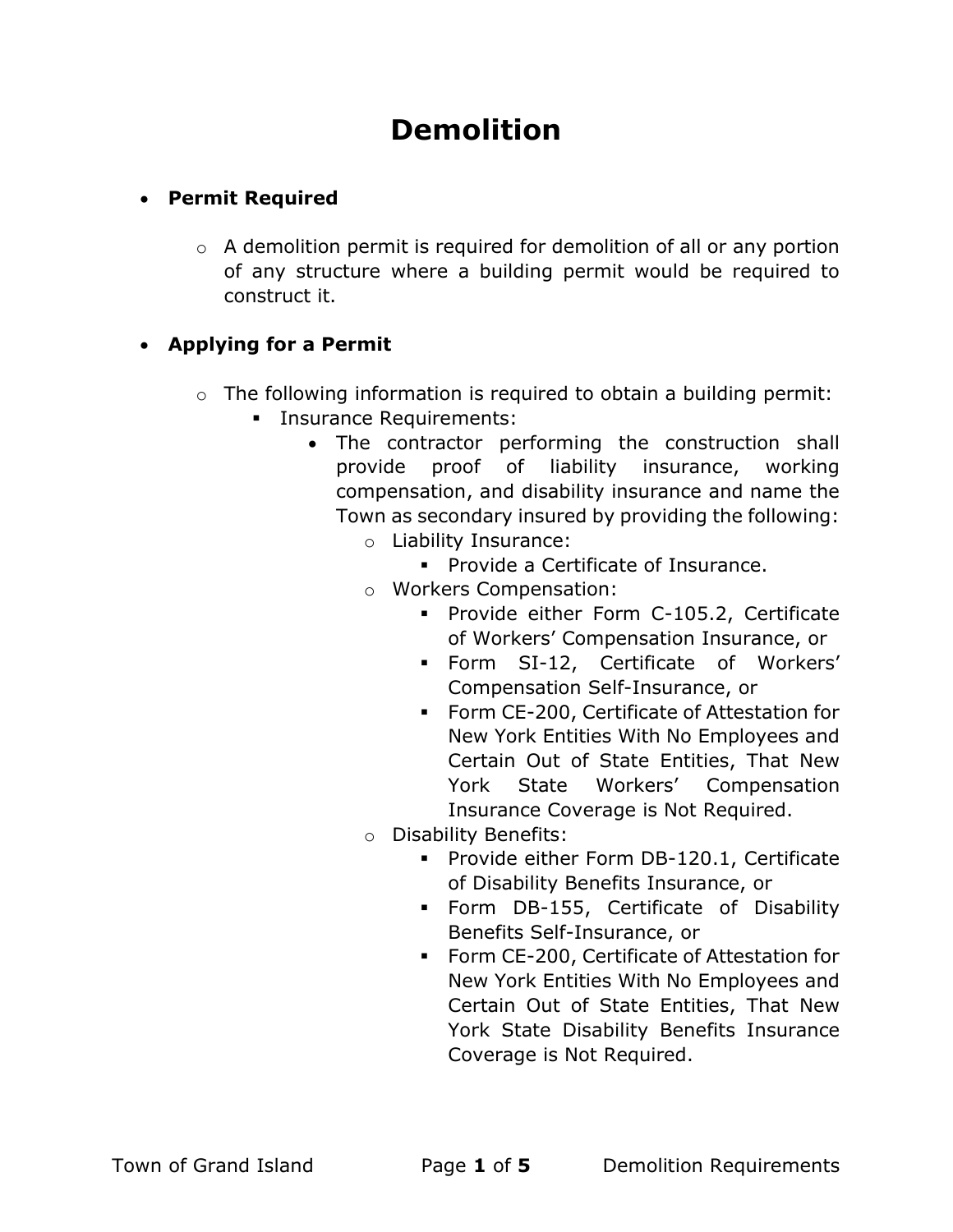- Homeowners performing the construction shall fill out an Affidavit of Exemption to Show Specific Proof of Workers' Compensation Insurance.
- $\circ$  Allow up to ten (10) working days for the permit application to be reviewed. A staff member will contact you when the permit is ready or if additional information is required.

## Fees

| $\circ$ One of Two-family dwelling | \$150.00 |
|------------------------------------|----------|
| ○ Accessory Structure              | \$75.00  |
| ○ All other structures             | \$150.00 |

#### Definitions

- o Barrier:
	- Barriers shall be a not less than 8 feet in height and shall be placed on the property between the pedestrian walkway and the demolition. Barriers shall extend the entire length of the construction site. Openings in such barriers shall be protected by doors that are normally kept closed.

## o Building:

- Any improvement having a roof supported by columns or walls for the housing or enclosure of persons, animals or chattels; mobile home; or
- Any other structure, including anything constructed, the use of which requires permanent or temporary location on the ground or attachment to something having permanent or temporary location on the ground, including stationary and portable carports, docks, sheds, boathouses, towers, and structures of a similar nature; also including swimming pools, both in-ground and aboveground, decks, flagpoles over 20 feet in height and antennas.
- o Covered Walkway:
	- Covered walkways shall have a clear height of not less than 8 feet as measured from the floor surface to the canopy overhead. Adequate lighting shall be provided at all times. Covered walkways shall be designed to support all imposed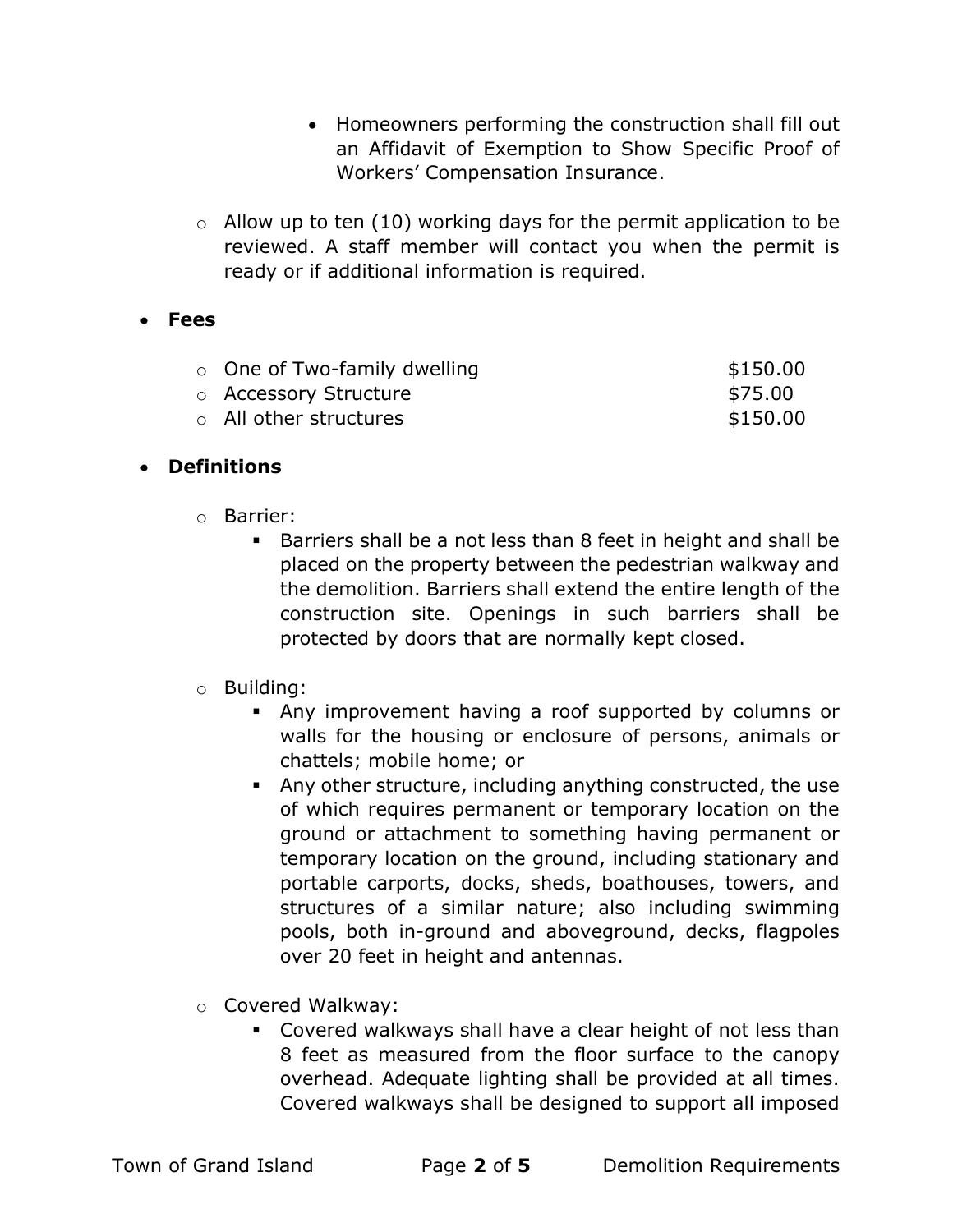loads. The design live load shall not be less than 150 psf for the entire structure.

- o Start of Construction:
	- The date of permit issuance for new construction and substantial improvements to existing structures, provided that actual start of construction, repair, reconstruction, rehabilitation, addition placement, or other improvement is within 180 days after the date of issuance. The actual start of construction means the first placement of permanent construction of a building (including a manufactured home) on a site, such as the pouring of a slab or footings, installation of pilings or construction of columns. Permanent construction does not include land preparation (such as clearing, excavation, grading, or filling), or the installation of streets or walkways, or excavation for a basement, footings, piers or foundations, or the erection of temporary forms, or the installation of accessory buildings such as garages or sheds not occupied as dwelling units or not part of the main building. For a substantial improvement, the actual "start of construction" means the first alteration of any wall, ceiling, floor or other structural part of a building, whether or not that alteration affects the external dimensions of the building.
- o Structure:
	- Anything constructed, the use of which requires permanent or temporary location on the ground or attachment to something having permanent or temporary location on the ground, including stationary and portable carports, docks, sheds, boathouses, towers, and structures of a similar nature. Also including swimming pools, both in-ground and above ground, decks, flagpoles over 20 feet in height, antennas. Excludes patios, walkways and pavements at ground level.

#### Utility Connections

o Service utility connections shall be disconnected and capped in accordance with the governing authority.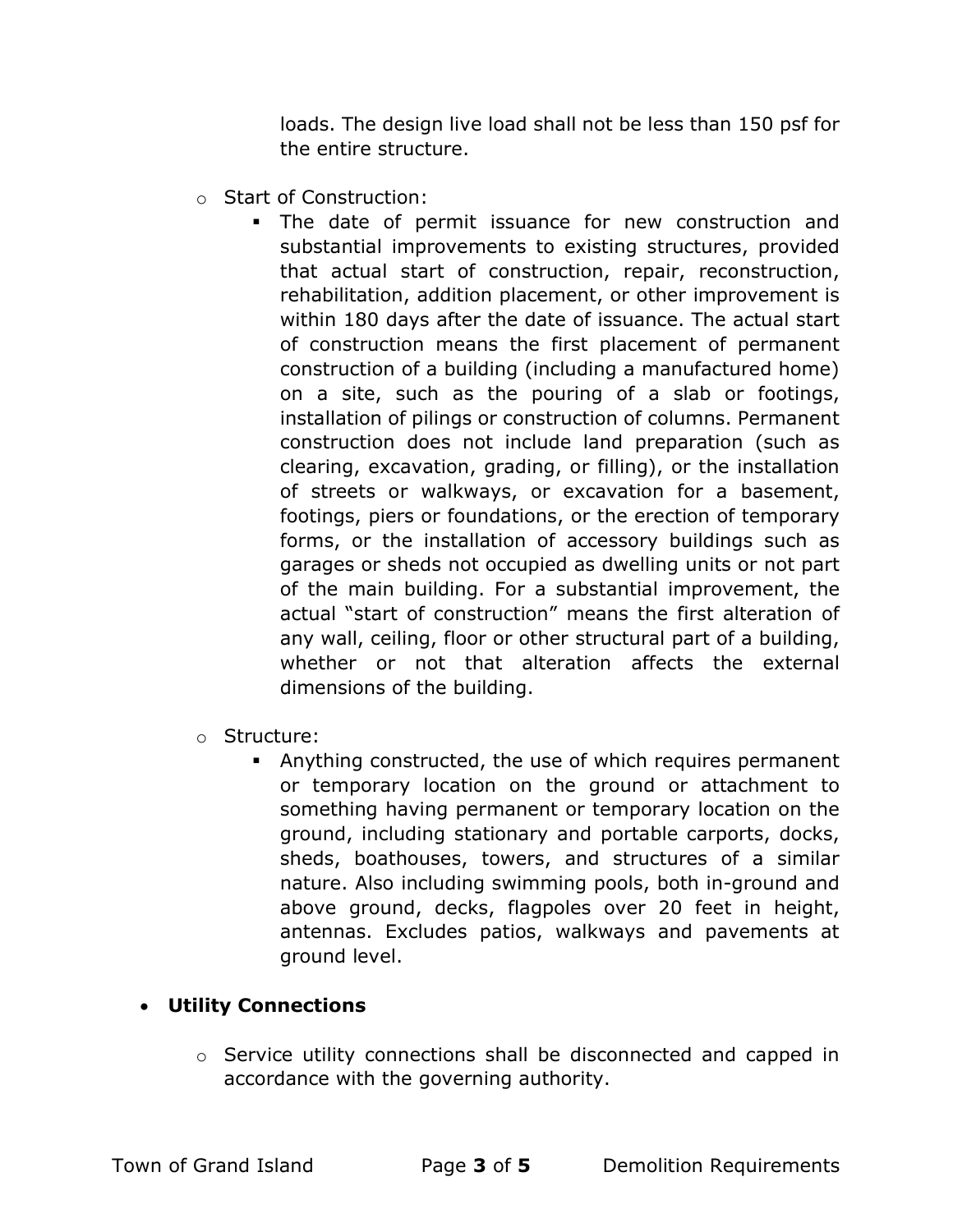- o Proof of property disconnection of the utilities shall be provided to the Town of Grand Island building department.
- o The governing authorities are as follows:
	- Water service: Town of Grand Island
		- The Town of Grand Island water department shall be contacted to remove the water meter prior to demolition of the structure.
		- Water services will be discontinued at the main and shut off by the owner's licensed plumber prior to demolition of the existing structure. A permit fee will be paid to the Town Engineer or his or her designee for such inspection of disconnection.
		- No plumber, owner or other person shall turn the water on or off at any tap or curb stop or disconnect or remove the meter or otherwise shut off a water supply without the consent of the Town Engineer or his or her designee.
	- **Sewer service: Town of Grand Island** 
		- The sewer service lateral shall be removed back to the wye location and capped by a plumber licensed with the Town of Grand Island.
		- Inspection of disconnection by the Town Code Enforcement Officer is required.
	- **Electrical service: National Grid** 
		- The electrical service shall be disconnected in accordance with National Grid requirements.
	- Gas Service: National Fuel
		- The gas service shall be disconnected in accordance with National Fuel requirements.

## General Requirements

- o Where a structure is demolished and removed the remaining vacant lot shall be filled and maintained to the existing surrounding grade. Drainage shall be maintained or restored to prevent standing water on the vacant property and to prevent drainage issues on adjoining properties.
- o Where a structure is to be occupied during a partial demolition, the egress, fire protection, bathrooms, and all other required